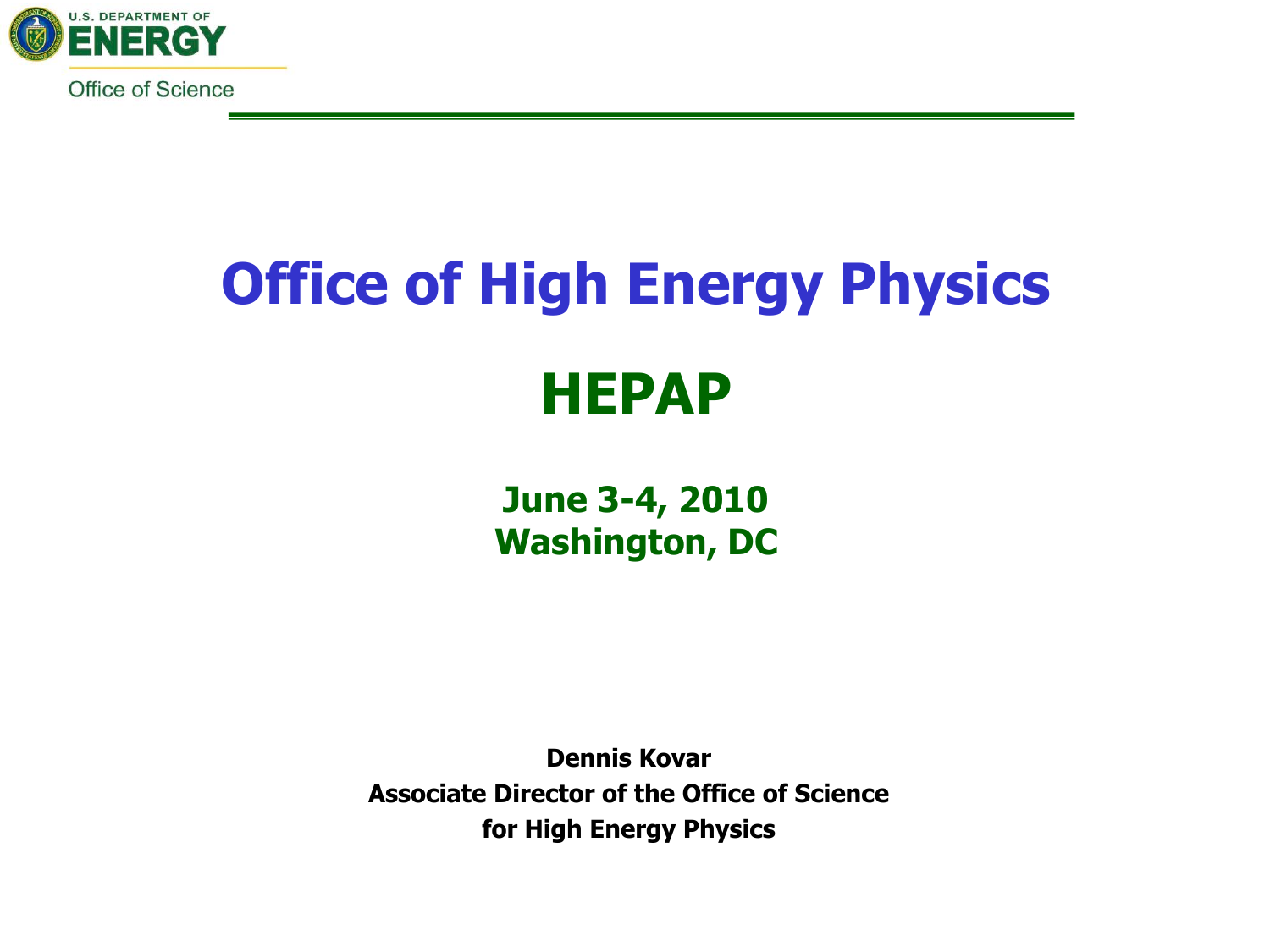

# **Overview**

#### **Planning**

- **Utilizing Guidance from HEPAP (P5 and PASAG Reports)**
- **Responding to changing circumstances**
	- **Delay in LHC startup and revised plans for running schedule and upgrades**
- **Preparing to respond to guidance from other sources**
	- **Decadal Survey (Astro2010)**
	- **Reviews of ongoing and proposed programs**
	- **Accelerator R&D Workshop Report**

#### **Budgets**

- **FY 2011 Budget Request has been submitted to Congress**
	- **No Congressional action (markups) yet**
	- **Expectation that there will be a continuing resolution**
- **FY 2012 Budget Request being developed within DOE**
	- **To be submitted to OBM in August**
	- **OMB Passback at the end of November**
	- **Locked down late December (or early December)**

#### **Program Management**

- **Committee of Visitors evaluation of HEP operations (October)**
- **Laboratory reviews (Electron accelerator based physics and Non Accelerator Physics)**
- **HEP Staff**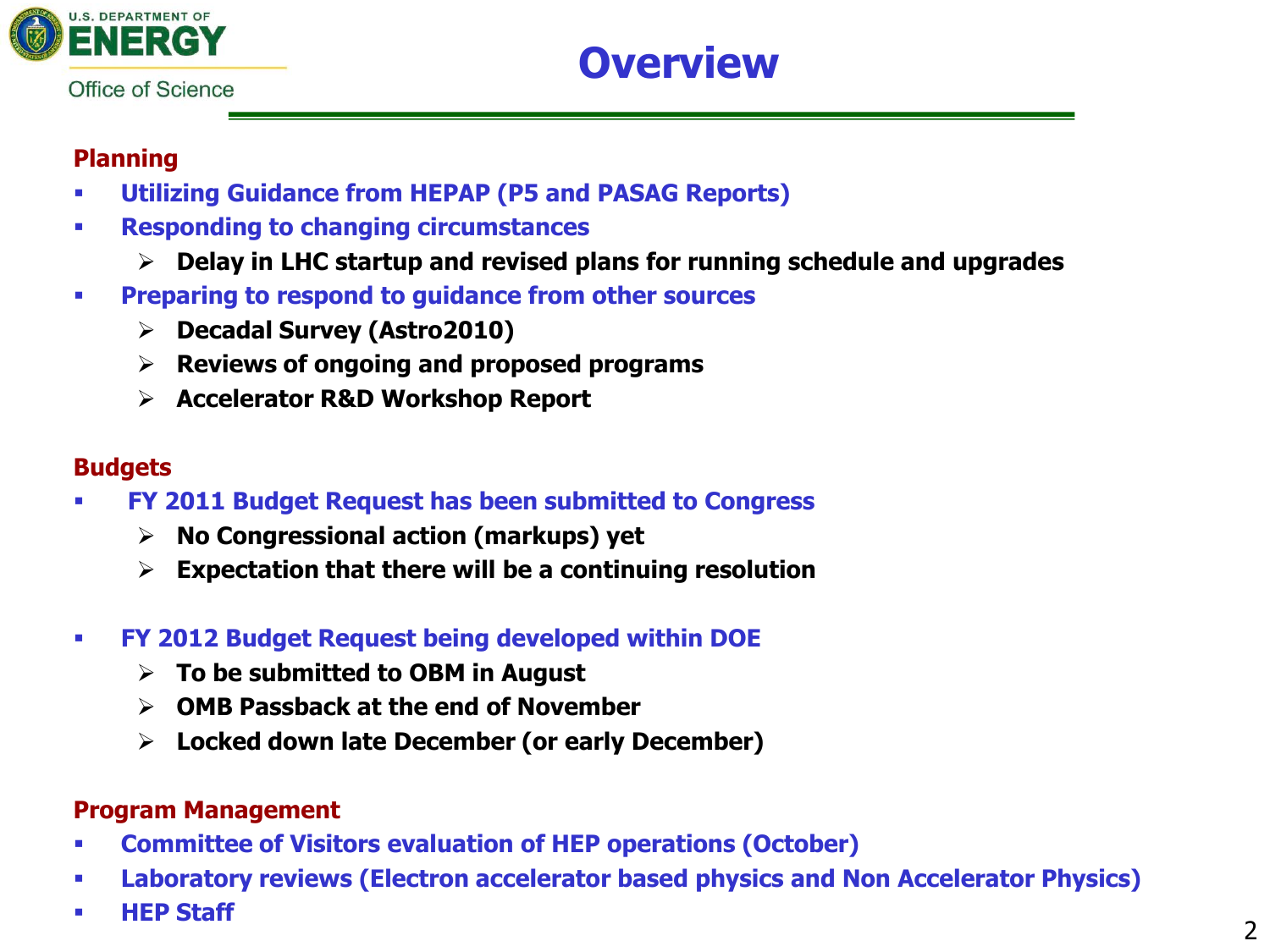

# **Planning**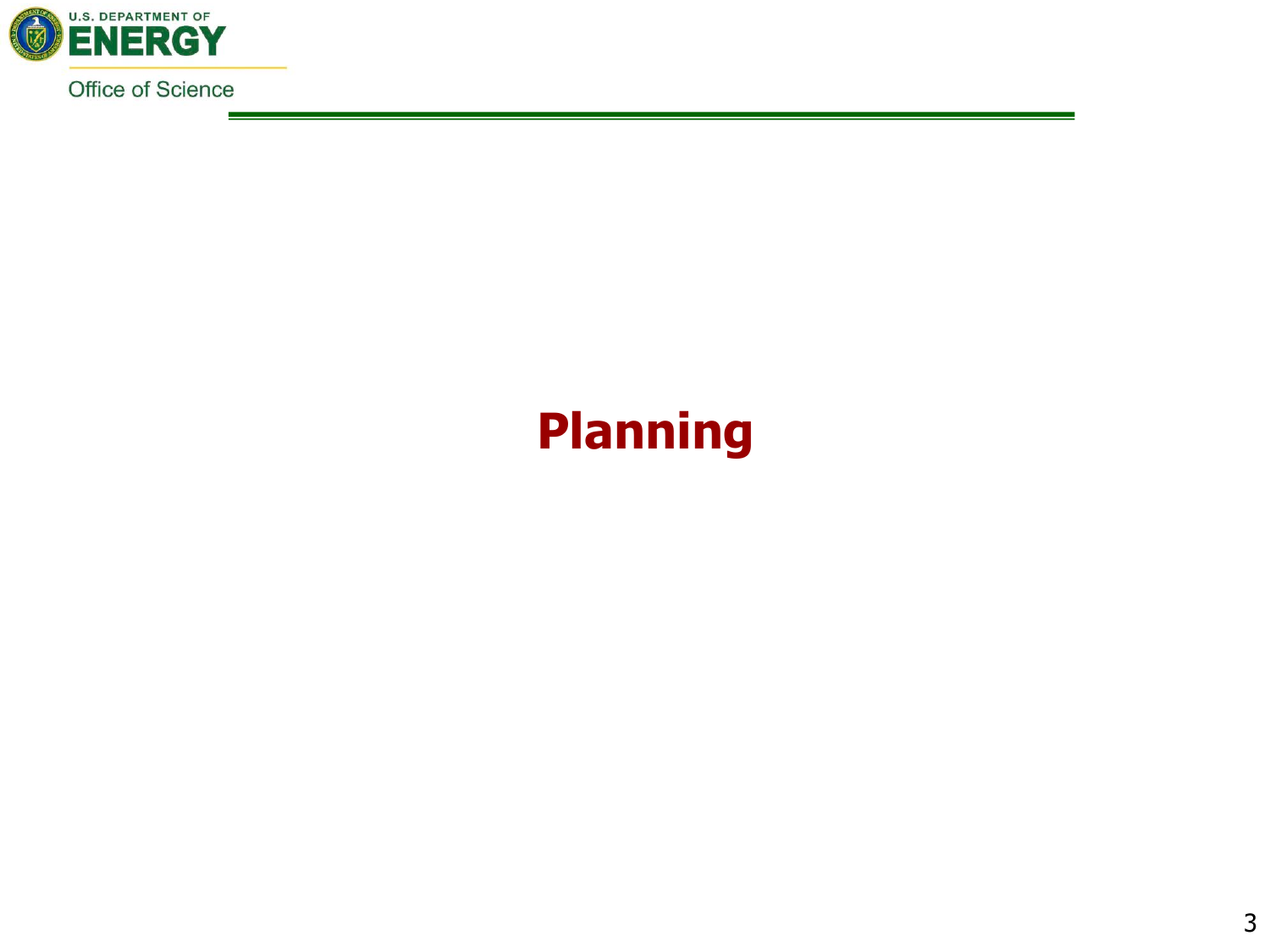

### **Strategic Plan Positioning the U.S.**



4

| <b>Program Elements</b>            | <b>Goals</b><br>(discoveries/answers to questions)                                                  | 10-year Plan                                                                                                                                                                          |
|------------------------------------|-----------------------------------------------------------------------------------------------------|---------------------------------------------------------------------------------------------------------------------------------------------------------------------------------------|
| <b>Energy Frontier Physics</b>     | <b>New particles (Higgs, SUSY)</b><br><b>Extra dimensions</b>                                       | <b>Complete the Tevatron Program.</b><br><b>Partner with CERN to make</b><br>discoveries and realize the<br>benefits of investments at the LHC                                        |
| <b>Intensity Frontier Physics</b>  | <b>Neutrino properties</b><br><b>Matter- antimatter asymmetry</b><br><b>Unification of Forces</b>   | <b>Implement and carry out a U.S.</b><br>world-leading Intensity Frontier<br>program based at Fermilab and<br>in partnership with NSF                                                 |
| <b>Cosmic Frontier Physics</b>     | <b>Dark Energy</b><br><b>Dark Matter</b>                                                            | <b>Implement compelling particle</b><br>astrophysics opportunities for<br>discovery in partnership with other<br>agencies as appropriate                                              |
| <b>Advanced Technology R&amp;D</b> | Position the U.S. to be at the<br>forefront of accelerator and<br><b>Instrumentation technology</b> | <b>Maintain and nurture core</b><br>competencies, encourage technology<br>transfer, and mount campaigns to<br>make technological breakthroughs<br>that enable HEP and DOE/SC programs |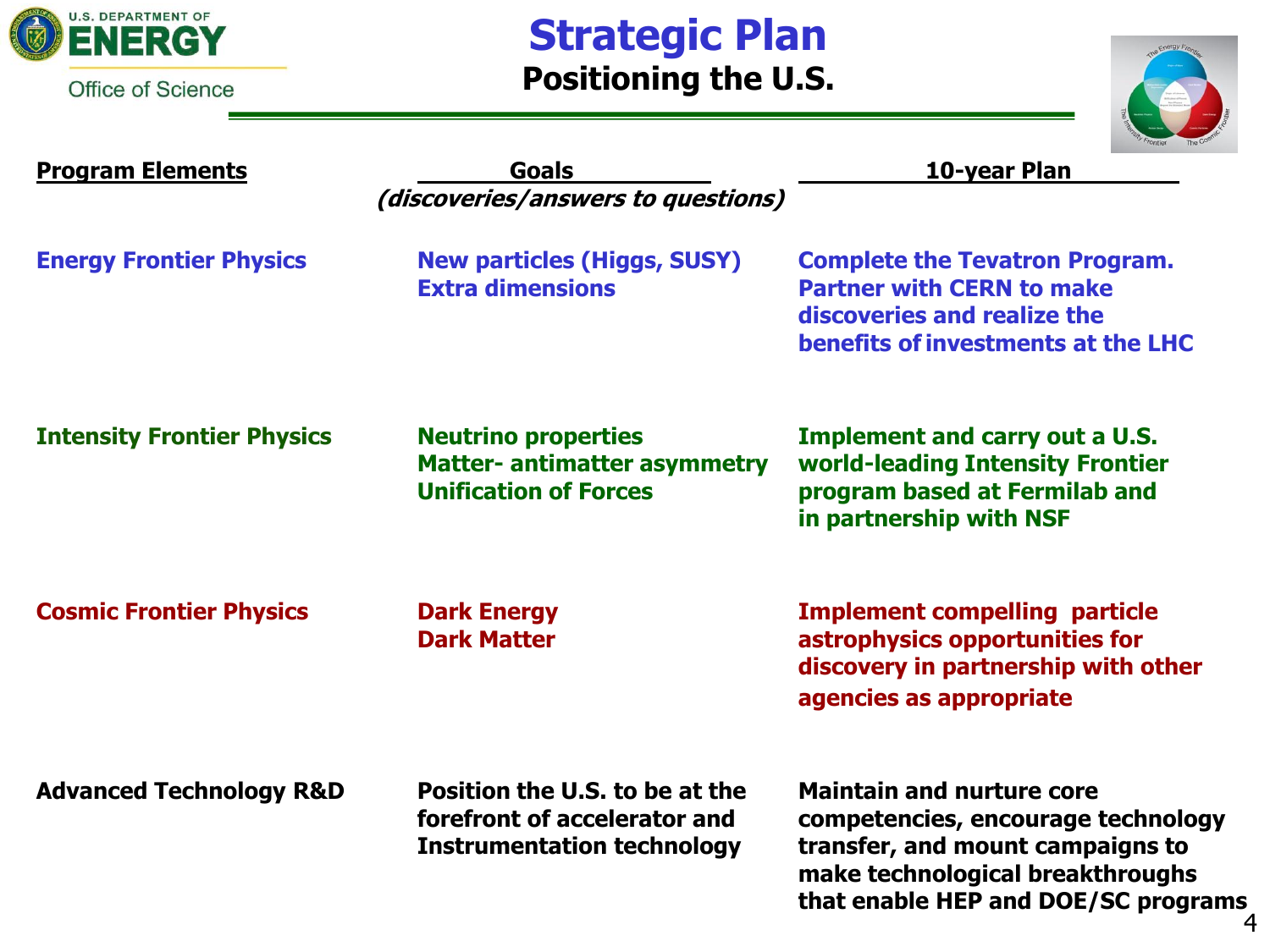

### **Refinement of Strategic Plan Cosmic Frontier ( HEPAP (PASAG) Report)**

Office of Science

### **Optimized program over the next 10 years in 4 funding scenarios:**

• **Similar to P5 funding Scenarios** 

#### **Prioritization Criteria for Particle Astrophysics**

- **Science addressed by the project necessary (significant step towards HEP goals)**
- **Particle physicist participation necessary (significant value added/feasibility)**
- **Scale matters (particularly at boundary between particle physics and astrophysics)**

#### **Priorities are generally aligned with recommendations for Cosmic Frontier in the 2008 HEPAP (P5) Report**

• **Dark matter & dark energy both remain high priorities**

#### **Guidance:**

- **Dark energy funding (recommended for largest budget portion) should not significantly compromise US leadership in dark matter, where a discovery could be imminent**
- **Dark energy and dark matter together should not completely zero out other important activities**
- **HEP (along with NASA and NSF) awaits Astro2010 Report before decisions on proposed major projects (AGIS, Auger-North, BigBOSS, JDEM, LSST).**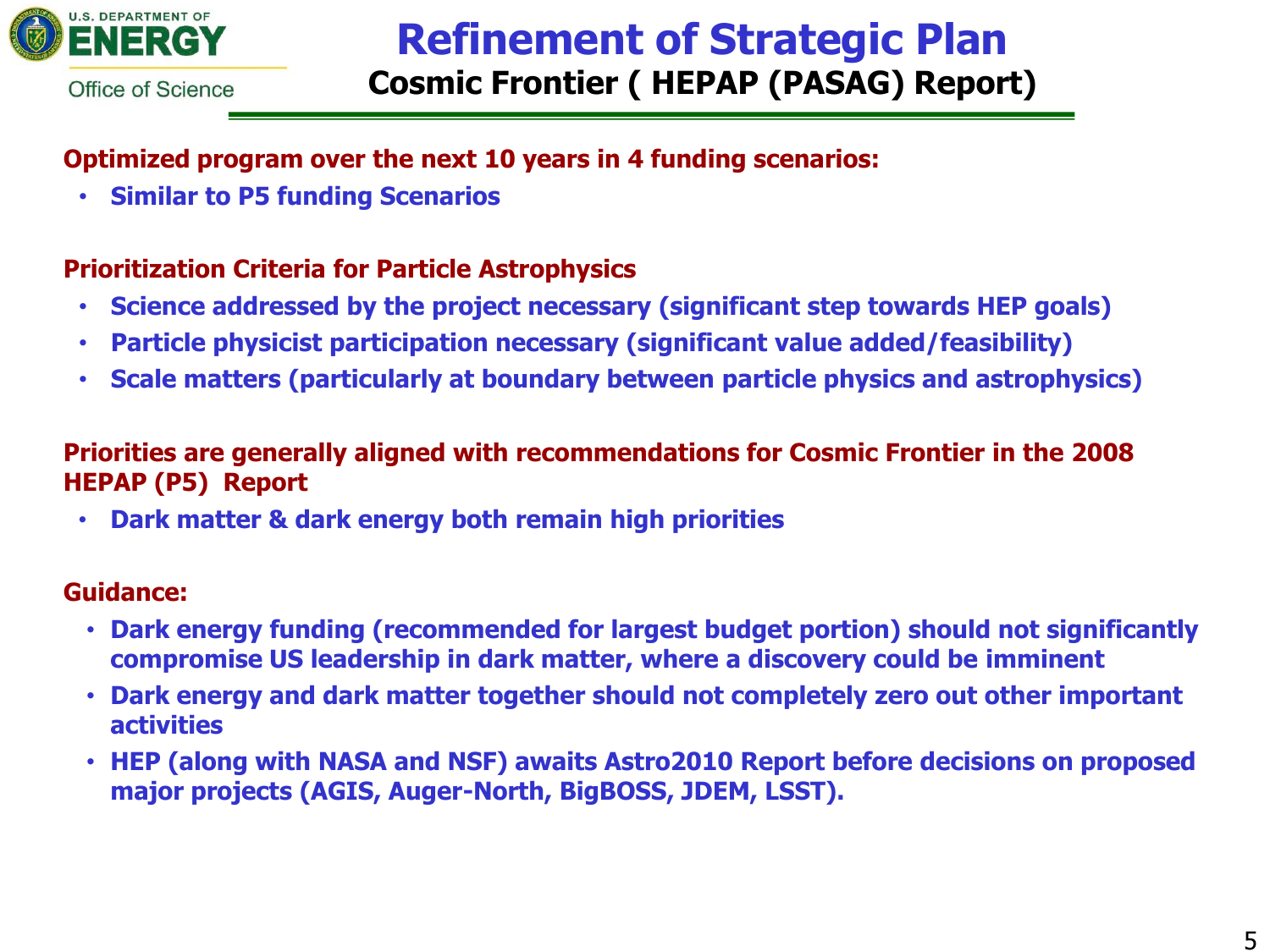

## **Energy Frontier: Changing Circumstances**

Office of Science

#### **Tevatron**

- **Operate Tevatron in FY 2011**
- **Higgs: expand exclusion region or first hints**
- **Recent reports suggest additional "discoveries"**





#### **LHC Program**

- **Now colliding and recording data at 7 TeV! Great News!!**
- **CERN is in the process of defining its mid-term plan for the LHC program**
	- **U.S. is planning to participate in the LHC program**
	- **Participation includes detector / accelerator upgrades**
	- **Present US-CERN MOU lasts until 2017**
	- **CERN activities and plans for LHC are driving discussions of global projects**

#### **Next generation Lepton Collider**

- **Decision awaits results from LHC & commitments of interested participants**
	- **Envisioned to happen ~ FY 2012 – now expected to happen somewhat later**
	- **Working with ART to define a US ILC R&D FY2012–2015 program (review next week)**

#### **Working to establish a five-year national muon accelerator R&D plan**

• **Fermilab has been charged to organize this national effort**

#### **Investments in Plasma Wakefield Acceleration Demonstration Projects**

• **Recovery Act funding used to proceed on BELLA and FACET projects**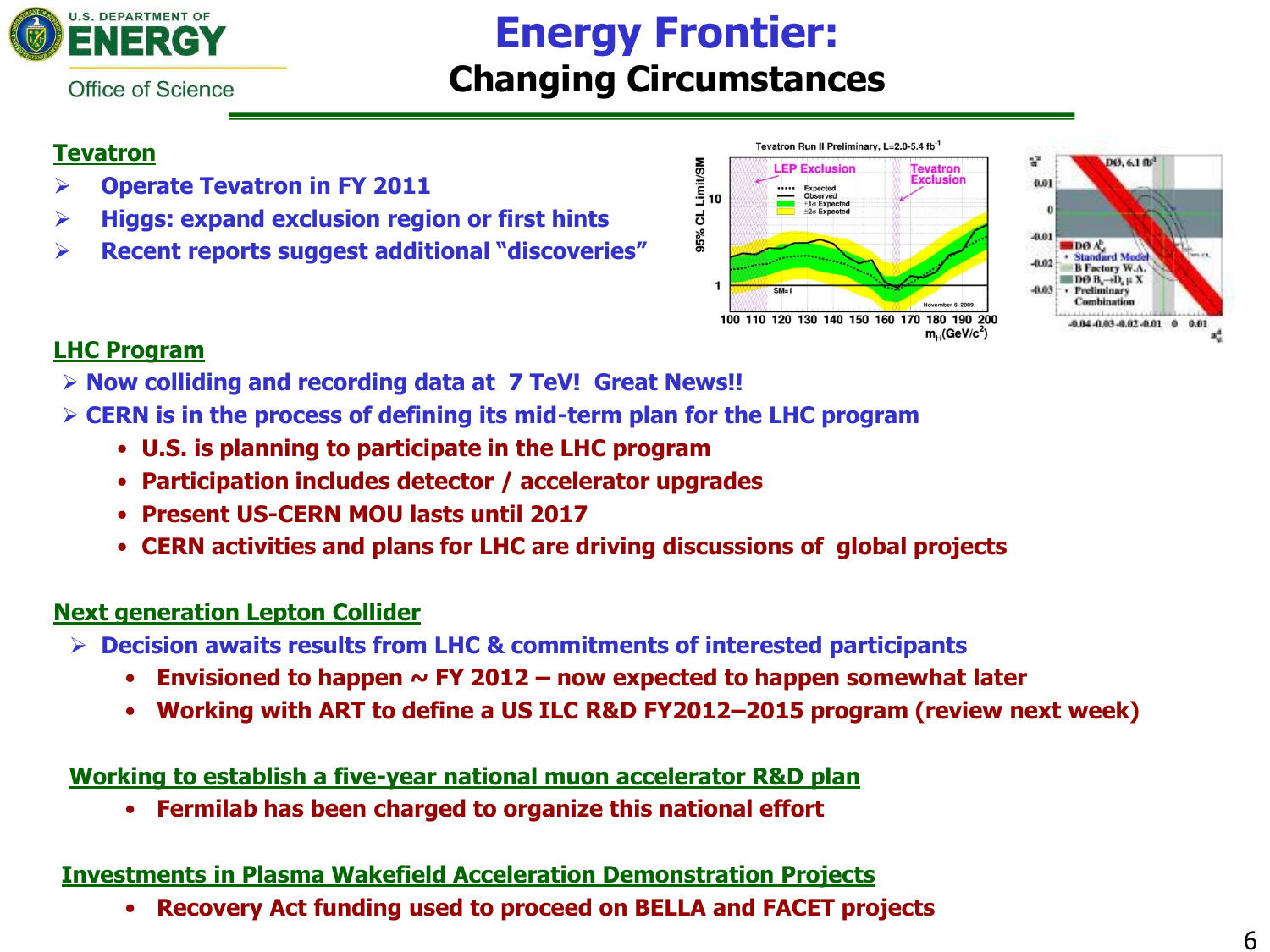

## **Intensity Frontier: Scientific opportunities of DUSEL**

- **NSF/DOE have established a DUSEL Physics Joint Oversight Group (JOG)**
	- **To coordinate & oversee DUSEL experimental physics program**
- **Agencies collaborating in defining the DUSEL physics program.** 
	- **Agreed on DUSEL stewardship roles & core research program:**

| <b>Program Element</b>                   | <b>Steward</b>  | <b>Other</b>          |
|------------------------------------------|-----------------|-----------------------|
| <b>DUSEL facility</b>                    | <b>NSF</b>      |                       |
| <b>Dark matter</b>                       | <b>NSF</b>      | <b>DOE OHEP</b>       |
| Neutrino-less double-beta decay          | <b>DOE ONP</b>  | <b>NSF, DOE OHEP?</b> |
| Long baseline neutrinos                  | <b>DOE OHEP</b> | <b>NSF</b>            |
| <b>Proton decay</b>                      | <b>DOE OHEP</b> | <b>NSF</b>            |
| <b>Other disciplines (Bio, Geo, Eng)</b> | <b>NSF</b>      |                       |

- **An Interagency Memorandum of Understanding (MOU) will define in more detail the roles and responsibilities**
	- **Expected to be signed before the end of 2010**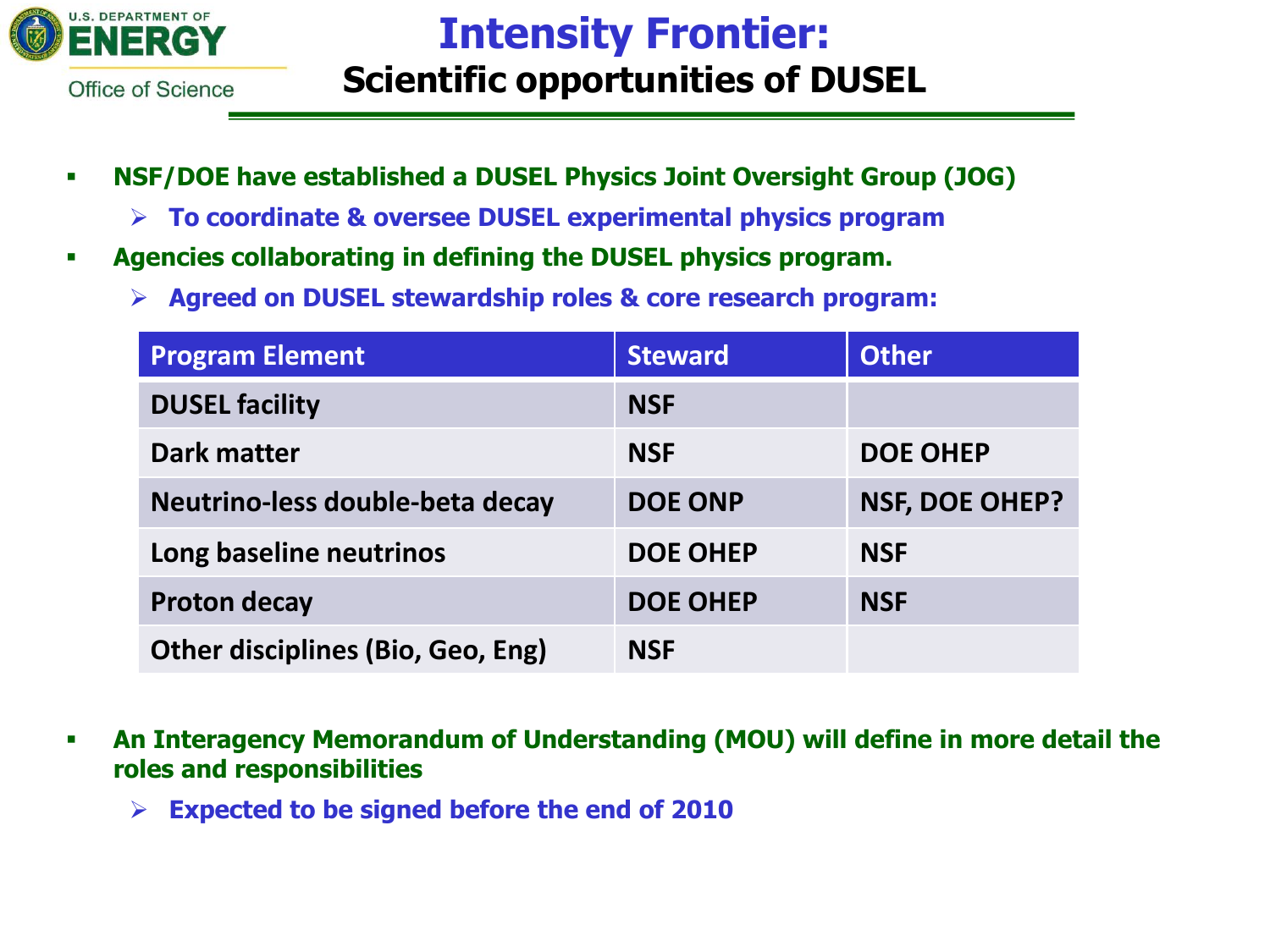

#### **Looking for guidance from Astro2010 - the findings and recommendations:**

- **Will influence the opportunities for HEP participation**
- **Will inform OHEP on scientific/technical aspects of particle astrophysics (e.g.; optimum dark energy strategy with available resources)**

#### **DOE and NASA continue to work to identify the path forward on a Joint Dark Energy Mission**

- **Several mission concepts have been developed**
	- **IDECS and OMEGA presented to Astro2010 in June 2009**
	- **New \$650M-capped mission concept developed with Interim Science Working Group**
- **European Space Agency (ESA) has interest in a partnership on their proposed DE mission**
- **DOE and NASA have had discussions on how we might respond to Astro2010 guidance**

#### **DOE and NSF have worked to coordinated planned activities**

- **DOE/NSF requested HEPAP [PASAG] Report**
- **Discussions with NSF Astronomy on how we might respond to Astro2010 Guidance**
- **Discussion with NSF Physics on a strategy for Dark Matter experiments**

#### **OECD Global Science Forum Astroparticle Physics Working Group**

- **Global coordination and planning of astroparticle physics experiments**
- **Study report will be completed in Oct. 2010**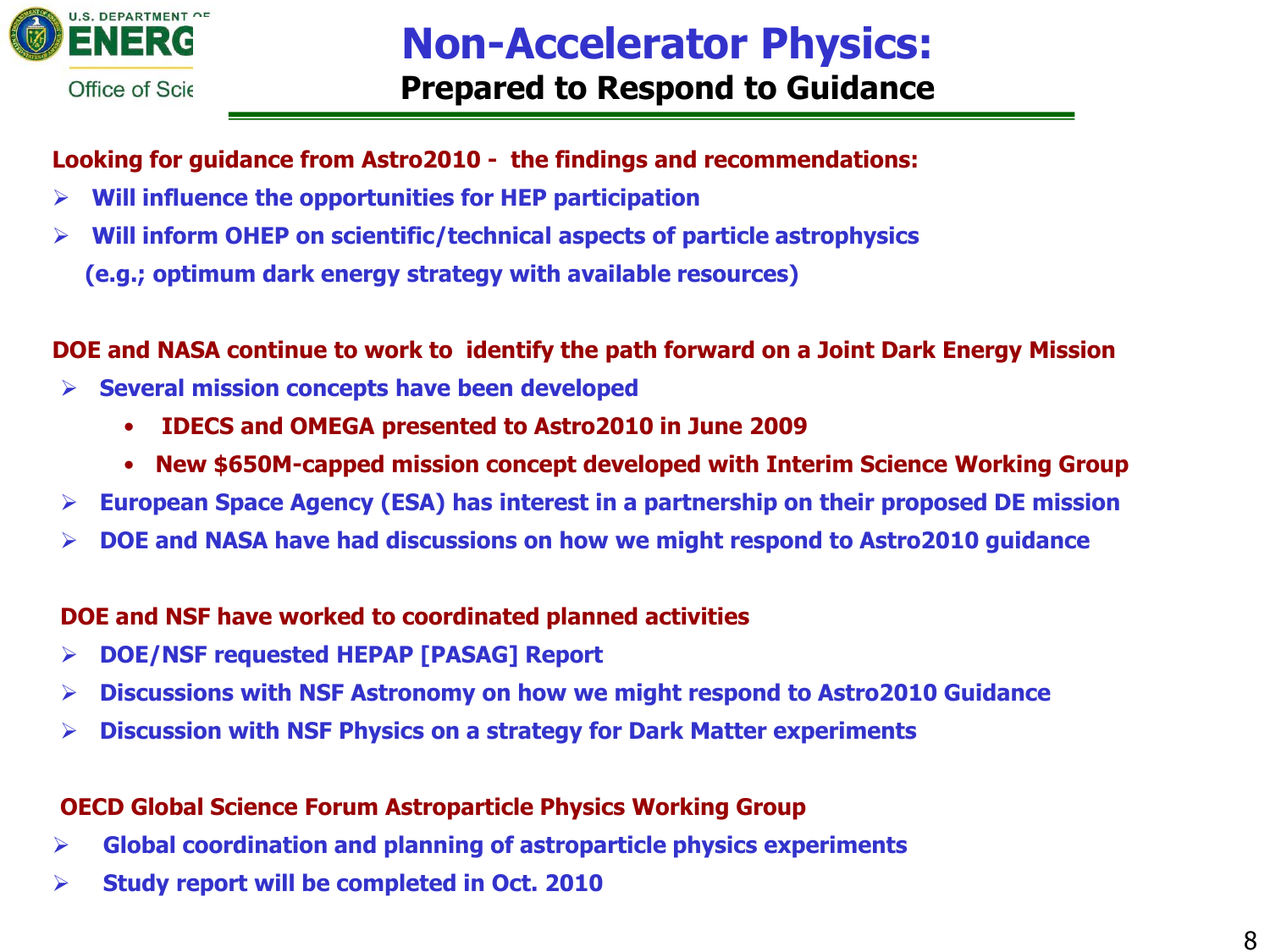

### **Intensity Frontier: Responding to possible Scientific Opportunities**

#### **Scientific Opportunities**

- **OHEP has received a report from SLAC on possible US options in SuperB (Italy)**
	- **i. Provision of reusable PEP-II and BABAR components**
	- **ii. i + additional funding for US participation in detector program**
	- **iii. ii + additional funding for US participation in accelerator program**
- **OHEP expects to get a proposal for participation in Belle-II at SuperKEKB (Japan)**
	- **Participation in detector subsystems**
- **OHEP expects to get a proposal for implementing g-2 experiment at Fermilab**
	- **Utilizes existing Fermilab infrastructure and planned upgrades**
	- **Utilizes BNL D&D**

### **OHEP will conduct peer-reviews of these scientific opportunities**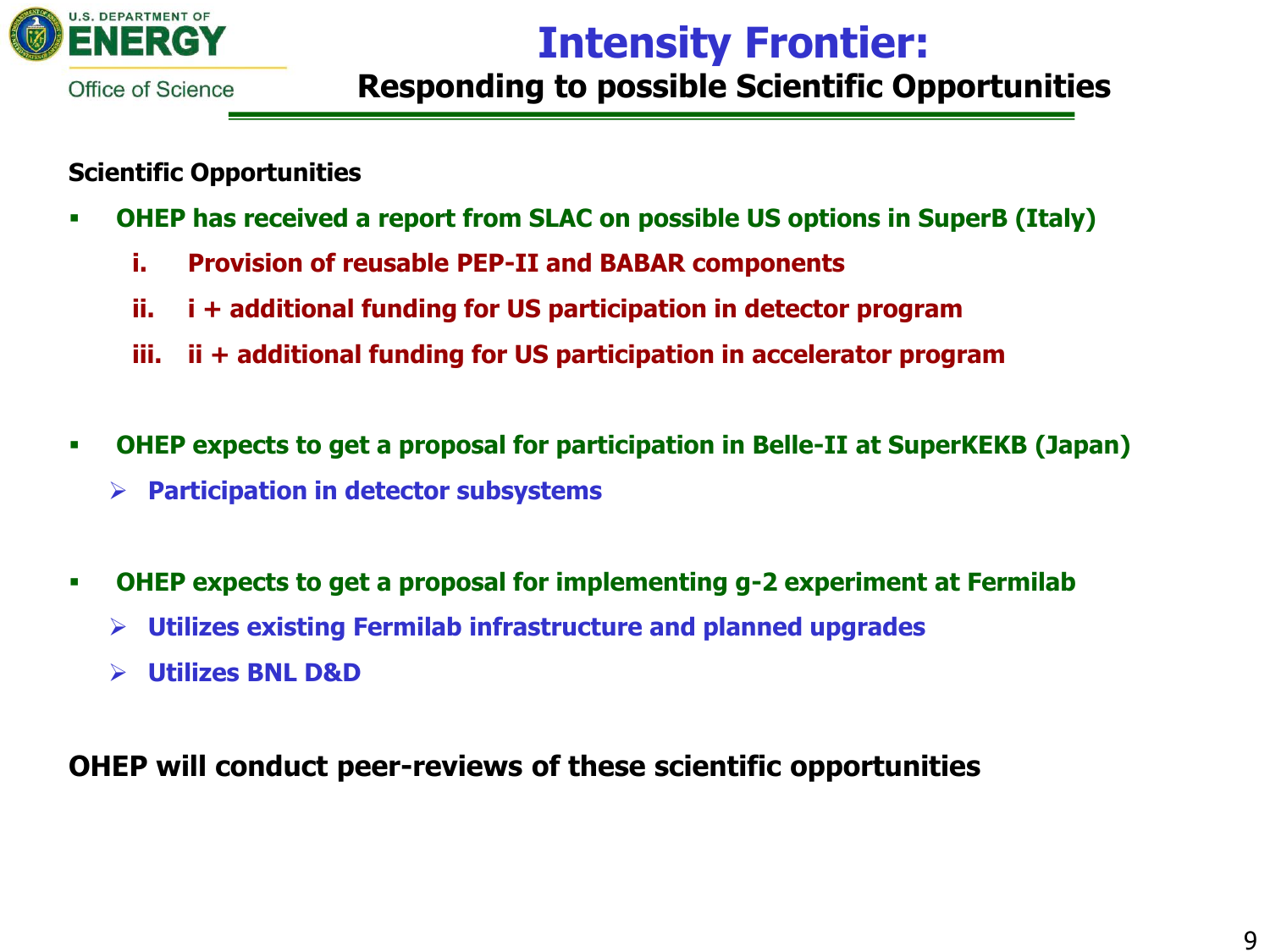

# **Accelerators for America's Future Symposium**

#### **The HEP sponsored Symposium and Workshop in 2009:**

- **Opportunities for connections between fundamental accelerator R&D and applications**
- **Guidance on the needs of federal programs and the private sector**

#### **The Workshop Report will be use in developing plans for Accelerator Science/R&D programs.**

- **Thanks to Workshop co-chairs (Walter Henning and Charles Shank) and participants**
- **Thanks to the chief editors – Judy Jackson and Walter Henning.**

**HEP is considering new initiatives (workshops, R&D centers) based on identified accelerator opportunities , research priorities, and policy issues.** 

#### **A few opportunities:**

- **Accelerator Driven Systems**
- **Treatment of flue gases, waste, and water**
- **Isotope generation and heavy ion therapy**
- **Environmentally friendly industrial use**
- **Defense, cargo interrogation, and monitoring**
- **Next generation discovery science machines**

#### **Some policy issues**

- **Demonstration facilities**
- **Improved interagency, agency- industry communication**
- **Strengthened educational programs**

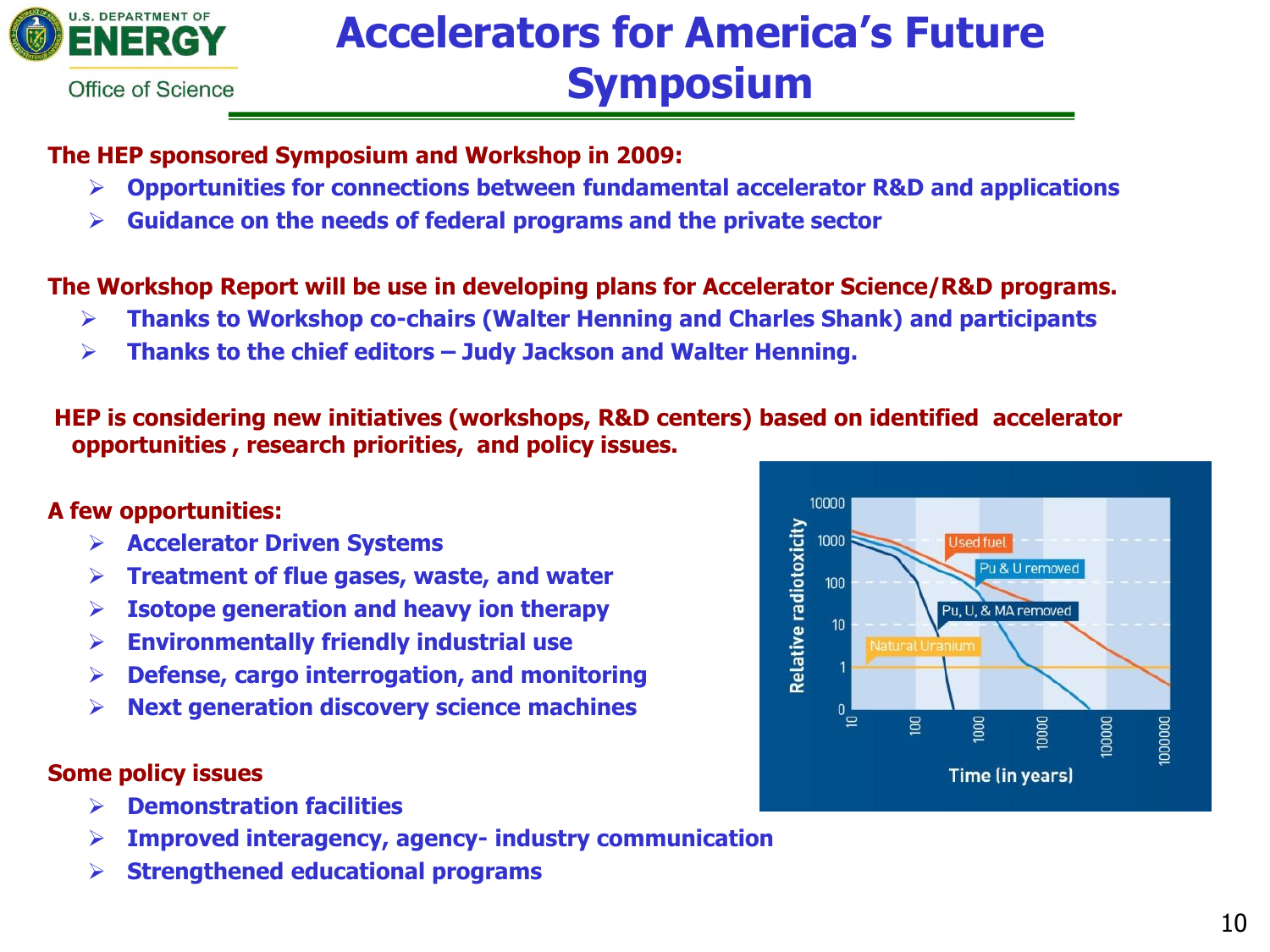

## **Accelerator R&D Workshop Research Opportunities**

Areas of R&D identified by each working group. All areas are of importance to each working group. Color coding indicates areas with greatest impact.

| <b>R&amp;D Need</b>               | <b>Energy &amp;</b><br><b>Environment</b> | <b>Medicine</b> | <b>Industry</b> | <b>Security &amp;</b><br><b>Defense</b> | <b>Discovery Science</b> |
|-----------------------------------|-------------------------------------------|-----------------|-----------------|-----------------------------------------|--------------------------|
| <b>Reliability</b>                |                                           |                 |                 |                                         |                          |
| <b>Beam Power/RF</b>              |                                           |                 |                 |                                         |                          |
| <b>Beam Transport and Control</b> |                                           |                 |                 |                                         |                          |
| <b>Efficiency</b>                 |                                           |                 |                 |                                         |                          |
| <b>Gradient (SRF and other)</b>   |                                           |                 |                 |                                         |                          |
| <b>Reduced Production Costs</b>   |                                           |                 |                 |                                         |                          |
| <b>Simulation</b>                 |                                           |                 |                 |                                         |                          |
| Lasers                            |                                           |                 |                 |                                         |                          |
| <b>Size</b>                       |                                           |                 |                 |                                         |                          |
| <b>Superconducting Magnets</b>    |                                           |                 |                 |                                         |                          |
| <b>Targetry</b>                   |                                           |                 |                 |                                         |                          |
| <b>Particle Sources</b>           |                                           |                 |                 |                                         |                          |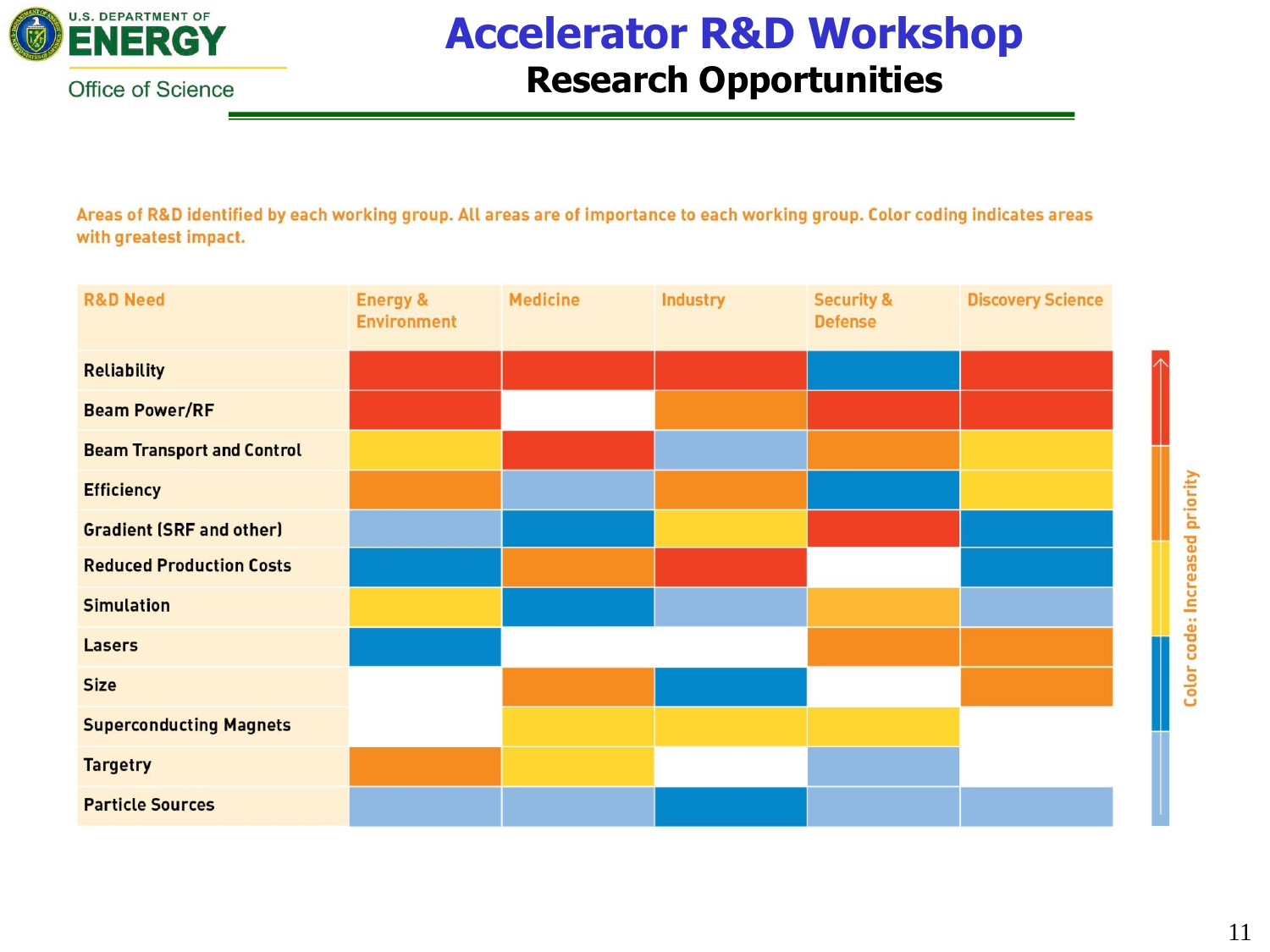

# **Budgets**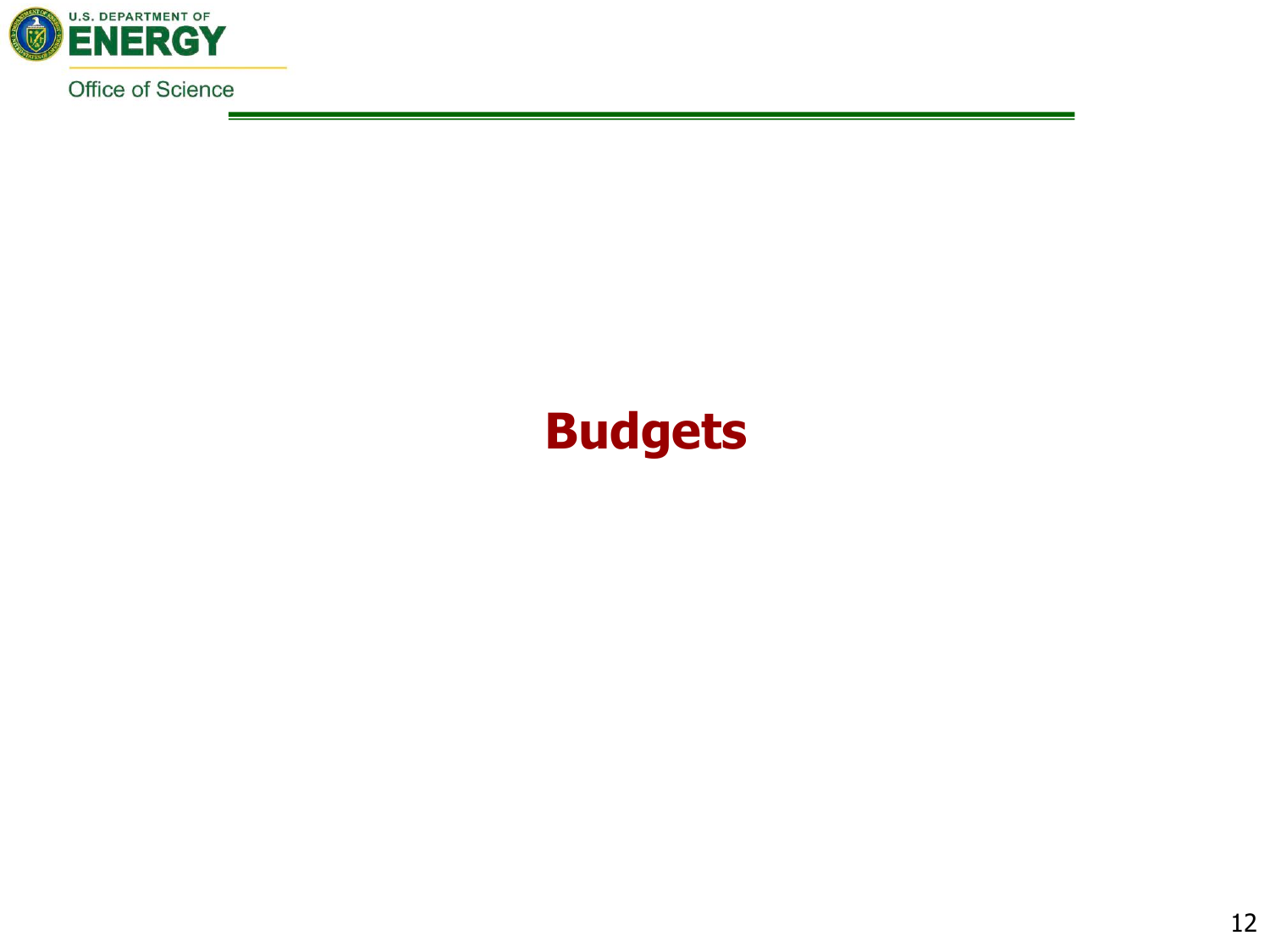

### **HEP Budget Overview HEP FY 2011 Budget Request**

#### **FY 2011 Request is a +2.3% increase compared to FY 2010 Appropriation**

#### **FY 2010 Appropriations were a +1.9% increase over FY 2009 Appropriations**

|                                           | (dollars in thousands)              |                                                                |                                      |           |                    |          |
|-------------------------------------------|-------------------------------------|----------------------------------------------------------------|--------------------------------------|-----------|--------------------|----------|
|                                           | FY 2009<br>Current<br>Appropriation | FY 2009 **<br>Current<br><b>Recovery Act</b><br>Appropriations | FY 2010<br>Current<br>Appropriations | Delta     | FY 2011<br>Request | Percent  |
| <b>High Energy Physics</b>                |                                     |                                                                |                                      |           |                    |          |
| <b>Proton Accelerator Based Physics</b>   | 401,368                             | 107,990                                                        | 434,167                              | 5,095     | 439,262            | 1.2%     |
| <b>Electron Accelerator Based Physics</b> | 32,030                              | 1,400                                                          | 27,427                               | $-2,720$  | 24,707             | $-9.9%$  |
| Non Accelerator Based Physics             | 101,138                             | 4,445                                                          | 99,625                               | $-11,086$ | 88,539             | $-11.1%$ |
| <b>Theoretical Physics</b>                | 66,148                              | 5,975                                                          | 66,962                               | 2,562     | 69,524             | 3.8%     |
| Adavanced Technolgy R&D                   | 195,042 *                           | 116,690 *                                                      | 182,302                              | 7,666     | 189,968            | 4.2%     |
| Subtotal, High Energy Physics             | 795,726                             | 236,500                                                        | 810,483                              | 1,517     | 812,000            | 0.2%     |
| Construction                              | 0                                   | $\mathbf 0$                                                    | $\overline{0}$                       | 17,000    | 17, <del>000</del> |          |
| Total, High Energy Physics                | 795,726 *                           | 236,500 *                                                      | 810,483<br>1.90%                     | 18,517    | 829,000            | 2.3%     |

**\*\* The Recovery Act Current Appropriation column reflects the allocation of funding as of September 30, 2009.** 

• **Total includes SBIR/STTR: \$17,730,000 of which was transferred to the Small Business Innovation Research (SBIR) program and \$2,128,000 of which was transferred to the Small Business Technology Transfer (STTR) program.**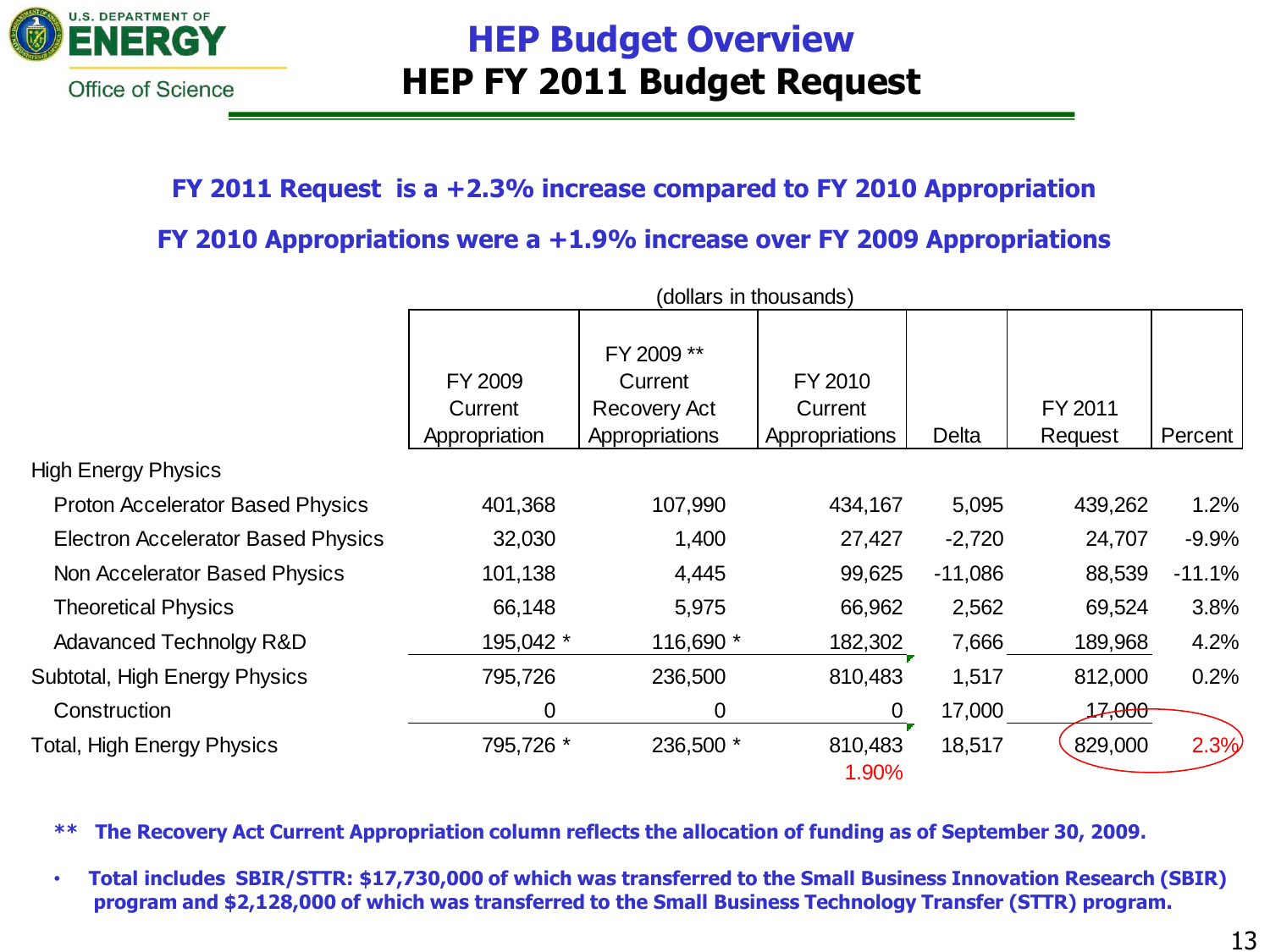

## **FY 2011 Program Highlights**

### **Energy Frontier**

- **Tevatron operates in FY 2011**
- **U.S. LHC program supported**

### **Intensity Frontier**

- **On-going MIE projects (NOvA and Daya Bay) supported on planned schedules**
- **Investments (MicroBooNE, Mu2e and LBNE) made for U.S. Intensity Frontier program**

### **Cosmic Frontier**

- **Support ongoing programs (e.g.; Fermi, AMS, VERITAS, Pierre Auger, BOSS, CDMS-II, etc.)**
- **On-going MIE projects (DES, SuperCDMS-Soudan) supported on planned schedules**
- **R&D for possible future experiments (guidance from HEPAP (PASAG) and ASTRO2010)**

### **Core Research**

- **EPP Research support will maintain scientific workforce and the ability to be productive**
- **Advanced Technology R&D supports high risk, high impact initiatives, development of infrastructure (e.g.; BELLA and FACET) and core competencies important for the U.S.**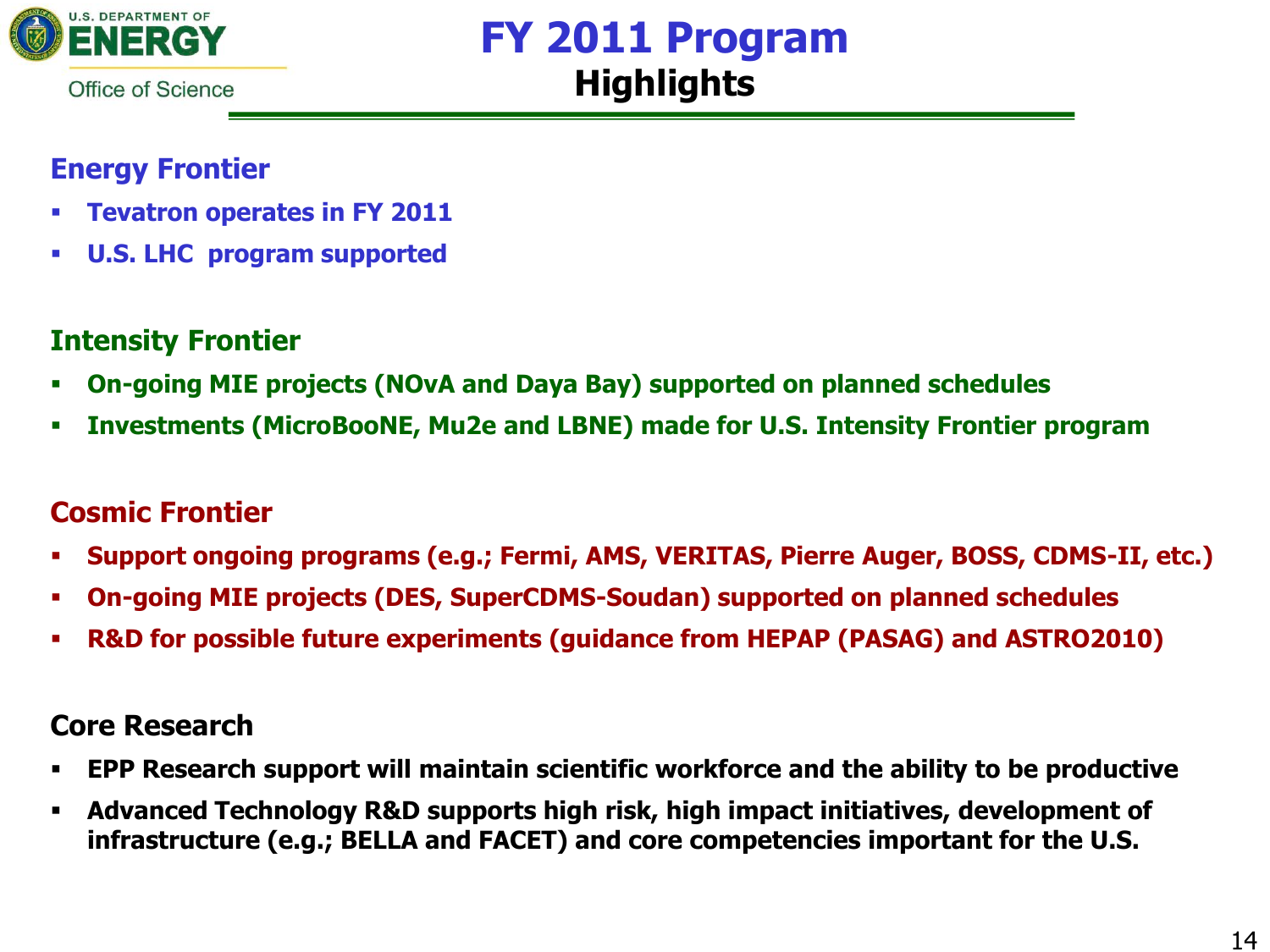

### **FY 2011 Budget Request Breakout of Funding**

### **Facility Operations are constant Core Research and Projects maintained (grow somewhat)**

|                                                |         | FY 2009     |         |              | FY 2011         |           |
|------------------------------------------------|---------|-------------|---------|--------------|-----------------|-----------|
| <b>HEP Functional Categories</b>               | FY 2009 | <b>ARRA</b> | FY 2010 | <b>Delta</b> | Request vs FY10 |           |
| <b>Fermilab Accelerator Complex Operations</b> | 162.8   | 15.0        | 156.5   | $-1.4$       | 155.1           | $-0.9%$   |
| <b>LHC Detector Support/Operations</b>         | 69.4    | 0.0         | 71.2    | 3.6          | 74.8            | 5.1%      |
| <b>SLAC Accelerator Complex Operations</b>     | 15.3    | 0.0         | 12.1    | $-2.3$       | 9.8             | $-19.0\%$ |
| <b>Facility Operations</b>                     | 247.5   | 15.0        | 239.7   | $-0.1$       | 239.6           | $0.0\%$   |
| <b>EPP Research</b>                            | 284.5   | 24.8        | 286.3   | 10.9         | 297.1           | 3.8%      |
| <b>Advanced Technology R&amp;D</b>             | 167.2   | 78.9        | 162.6   | 4.1          | 166.7           | 2.5%      |
| <b>Core Research</b>                           | 451.7   | 103.7       | 448.9   | 15.0         | 463.9           | 3.3%      |
| <b>Intensity Frontier Projects</b>             | 47.7    | 55.0        | 72.8    | 5.4          | 78.3            |           |
| <b>Energy Frontier Projects</b>                | 2.5     | 0.0         | 9.0     | 0.3          | 9.3             |           |
| <b>Cosmic Frontier Projects</b>                | 10.9    | 0.0         | 10.1    | $-6.1$       | 4.0             |           |
| <b>Technology Projects</b>                     | 8.0     | 33.7        | 0.0     | 3.2          | 3.2             |           |
| <b>Projects</b>                                | 69.1    | 88.7        | 92.0    | 2.8          | 94.7            | 3.0%      |
| Other (GPP/GPE/SBIR/STTR)                      | 27.5    | 29.1        | 29.9    | 0.9          | 30.8            | 2.9%      |
| <b>High Energy Physics</b>                     | 795.7   | 236.5       | 810.5   | 18.5         | 829.0           | 2.3%      |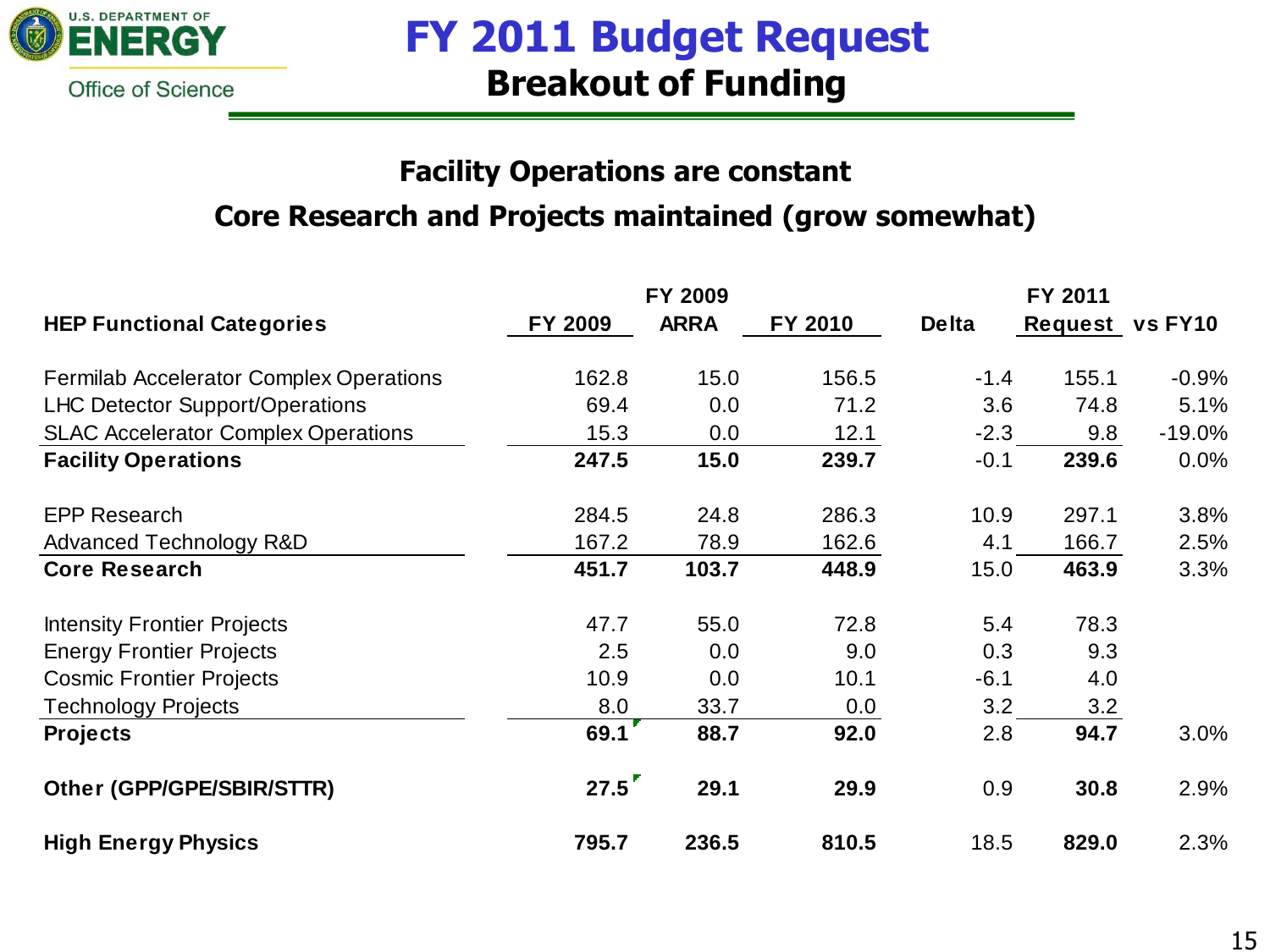

## **FY 2011 Budget Request Projects**

|                                             |         | FY 2009     |                    |              | FY 2011         |                |
|---------------------------------------------|---------|-------------|--------------------|--------------|-----------------|----------------|
| <b>HEP Projects (MIEs and Construction)</b> | FY 2009 | <b>ARRA</b> | FY 2010            | <b>Delta</b> | Request vs FY10 |                |
| Project - NOvA - MIE                        | 27.8    | 55.0        | 59.0               | $-12.8$      | 46.2            |                |
| Project - Minerva - MIE                     | 4.9     | 0.0         | 0.8                | $-0.8$       | 0.0             |                |
| Project - MicroBooNE - MIE                  | 0.0     | 0.0         | 2.0                | 6.0          | 8.0             |                |
| Project - Mu2e - Construction (Ops & TEC)   | 0.0     | 0.0         | 0.0                | 10.0         | 10.0            |                |
| Project - T2K - MIE                         | 1.0     | 0.0         | 0.0                | 0.0          | 0.0             | <b>Ramping</b> |
| Daya Bay - MIE                              | 14.0    | 0.0         | 11.0               | $-8.9$       | 2.1             | up             |
| Project - LBNE - Construction (Ops & TEC)   | 0.0     | 0.0         | 0.0                | 12.0         | 12.0            |                |
| <b>Intensity Frontier Projects</b>          | 47.7    | 55.0        | 72.8               | 5.4          | 78.3            | 7.5%           |
| LHC Accelerator Upgrade - APUL - MIE        | 2.5     | 0.0         | 9.0                | 0.3          | 9.3             |                |
| <b>Energy Frontier Projects</b>             | 2.5     | 0.0         | 9.0                | 0.3          | 9.3             | 2.8%           |
| Project - DES - MIE                         | 9.9     | 0.0         | 8.6                | $-4.6$       | 4.0             |                |
| Project - Super CDMS - MIE                  | 1.0     | 0.0         |                    | $-1.5$       | 0.0             |                |
| <b>Cosmic Frontier Projects</b>             | 10.9    | 0.0         | $\frac{1.5}{10.1}$ | $-6.1$       | 4.0             | $-60.4%$       |
| <b>FACET</b>                                | 0.0     | 14.5        | 0.0                | 0.0          | 0.0             |                |
| Project - SRF Electron Beam Welder - MIE    | 0.0     | 0.0         | 0.0                | 3.2          | 3.2             |                |
| Project - BELLA - MIE                       | 8.0     | 19.2        | 0.0                | 0.0          | 0.0             |                |
| <b>Technology Projects</b>                  | 8.0     | 33.7        | $0.0^{\prime}$     | 3.2          | 3.2             |                |
| <b>Total, HEP Projects</b>                  | 69.1    | 88.7        | 92.0               | 2.8          | 94.7            | 3.0%           |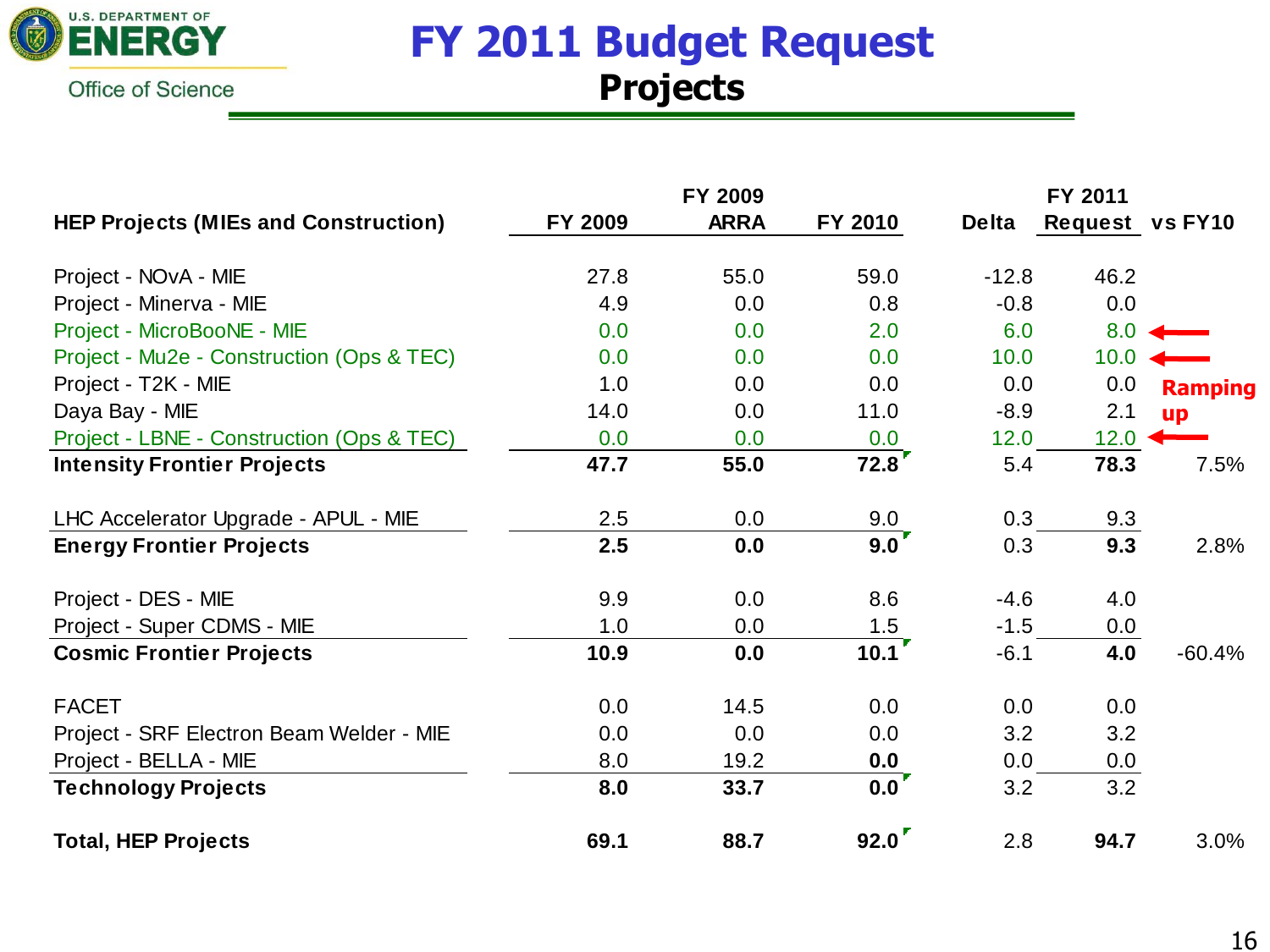

# **Program Management**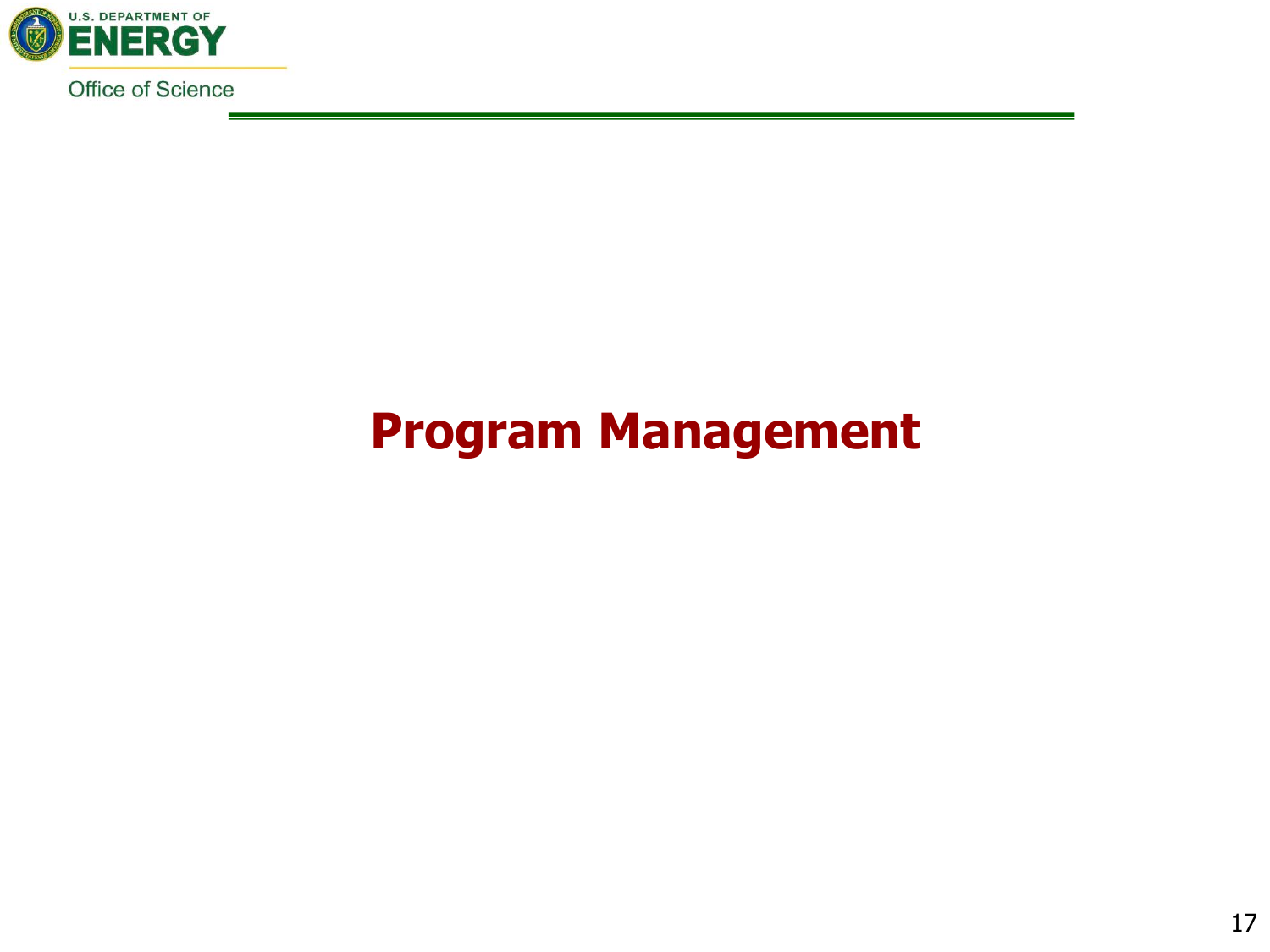

# **Program Activities**

#### **HEPAP/Advisory**

**HEPAP Committee of Visitors (COV) to examine/evaluate operations of the DOE SC OHEP**

#### **HEP Laboratory Reviews**

- **Electron Accelerator-Based Physics and Non Accelerator Physics**
- **Fermilab and BNL HEP peer-reviews: ANL, LBNL and SLAC HEP Office reviews**

#### **Office of HEP Staff**

- **Two recent appointments**
	- **Fred Borcherding – Program Manager for Instrumentation**
	- **Michael Salamon – Program Manager for Non-Accelerator Physics**
- **Federal Vacancies**
	- **Computational HEP Program Manager**
	- **Theoretical Physics Program Manager**
	- **Accelerator Science Program Manager**
- **Need for IPAs & Detailees (a number of appointments ending in FY2010 and FY2011)**

#### **Collection of Information on Demographics**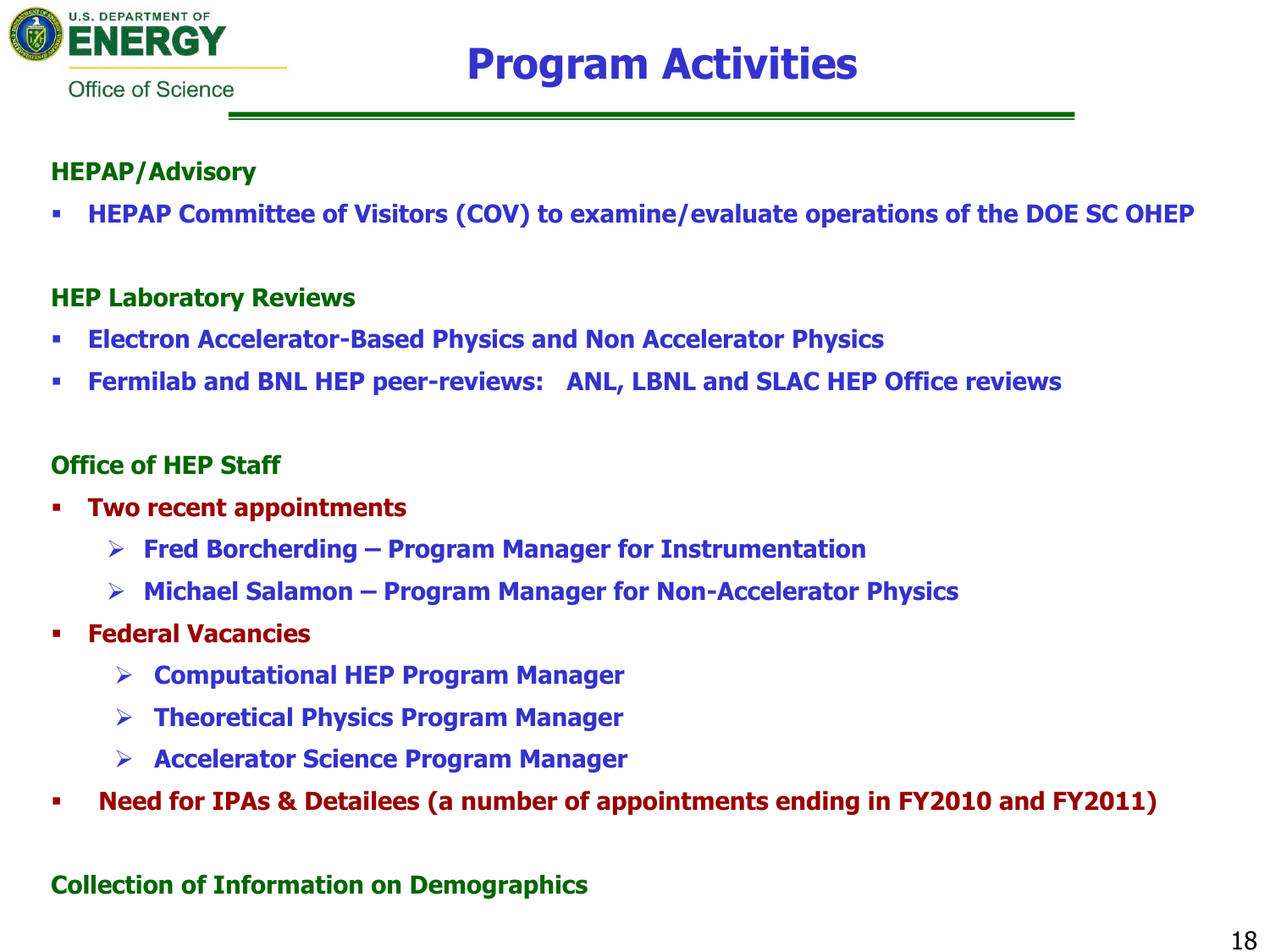

# **HEP Organization Chart**



\*Denotes base position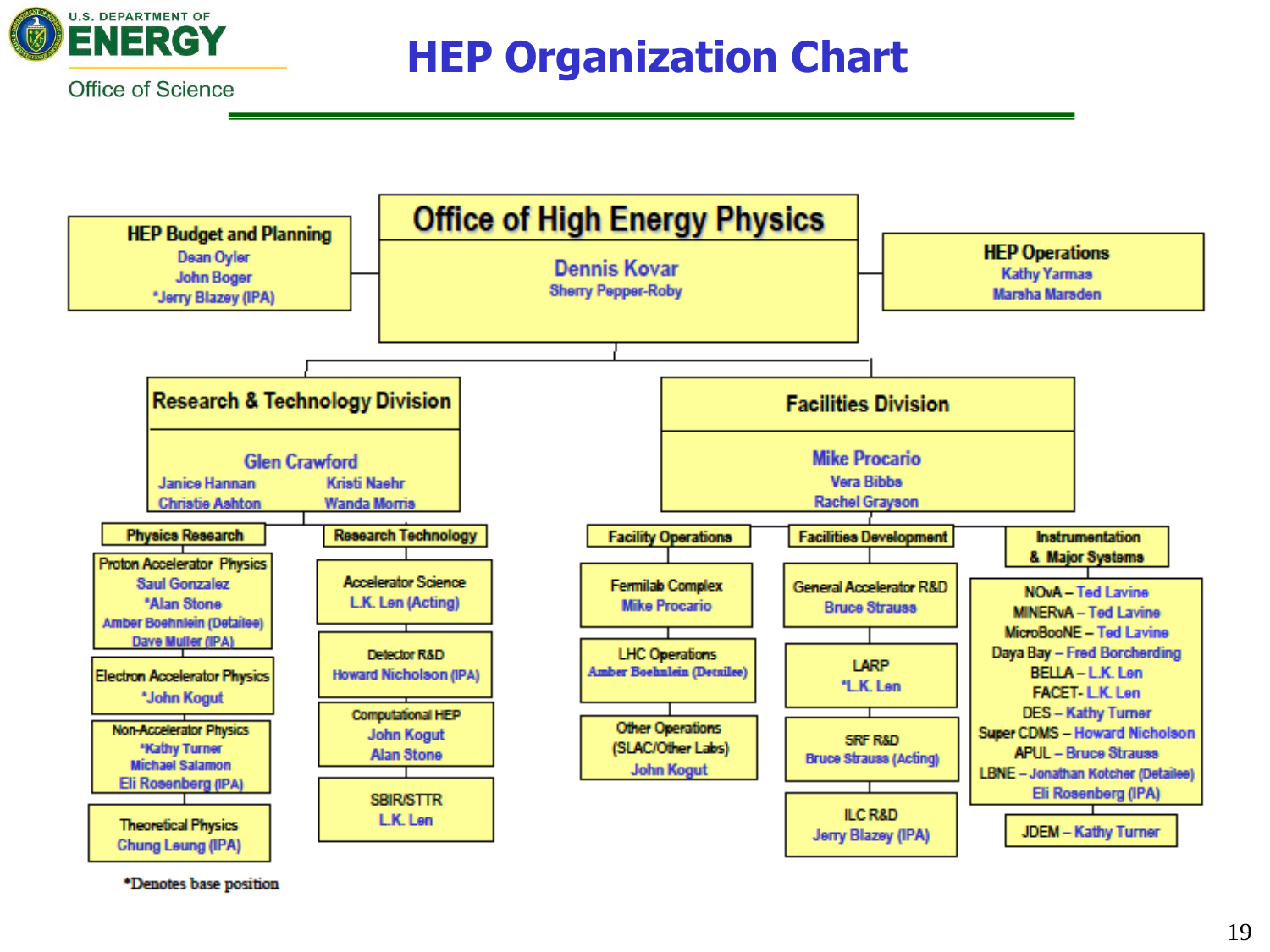

- **HEP gathers demographics information from two sources:**
	- **ANL, BNL, Fermi, LBL, and SLAC spreadsheets submitted during annual budget briefings**
	- **From surveys of university PIs and Tother labs (JNAL, PPPL, LLNL, and LANL)**
- **Information collected includes** 
	- **actual number of FTEs for FY 2009 by job classification and research activity**
	- **FTEs for FY 2010 (as planned)**
	- **projections for FY 2011 and FY 2012 based on a constant level of effort**
- **Information gathered provides a snapshot of HEP's workforce**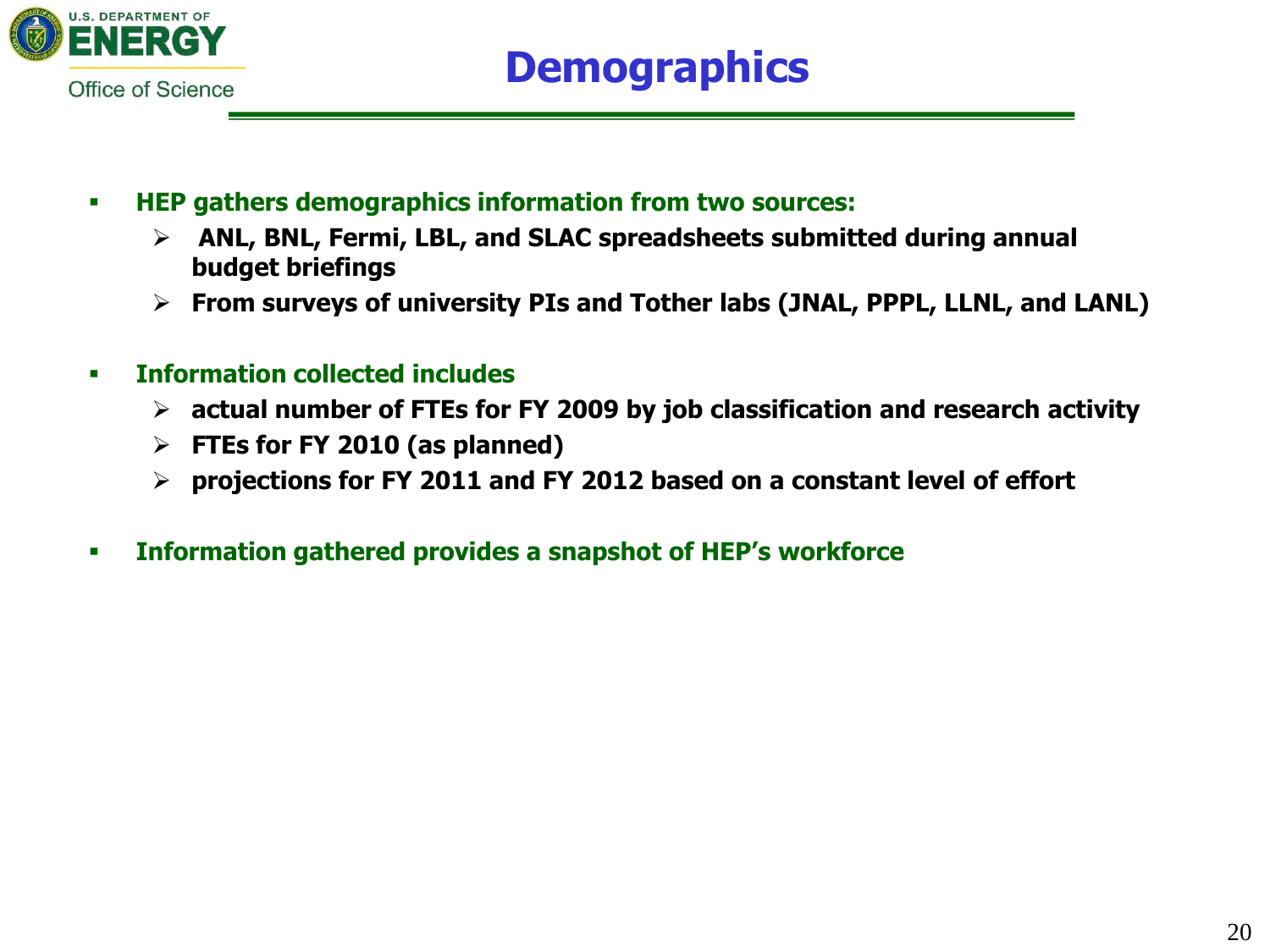

# **Demographics FY09**

### **Total HEP workforce in FTEs**

| <b>Job Class.</b>       | <b>Lab FTEs</b> | <b>Univ. FTEs</b> | <b>Total</b> |
|-------------------------|-----------------|-------------------|--------------|
| Fac/Rsrch Sci/Perm.     | 512.5           | 671.8             | 1184.3       |
| Post-doc/Temp Ph.D      | 176.3           | 335.7             | 512.0        |
| Eng/Comp Prof.          | 773.4           | 48.3              | 821.7        |
| <b>Tech Admin</b>       | 1016.7          | 72.0              | 1088.7       |
| <b>Graduate Student</b> | 54.2            | 560.8             | 615.0        |
| Undergraduate/other     | 8.8             | 82.2              | 91.0         |
| <b>Total</b>            | 2541.9          | 1770.8            | 4312.7       |

### **University Grants**

| <b>Institutions</b> | PIS | Grants | FTES!     |
|---------------------|-----|--------|-----------|
| 118                 |     | 175    | $1770.8*$ |

**\*Includes 19.5 FTEs from TJ, PPPL, NIST, NRL, LANL, LLNL Total FTEs: 4312.7**